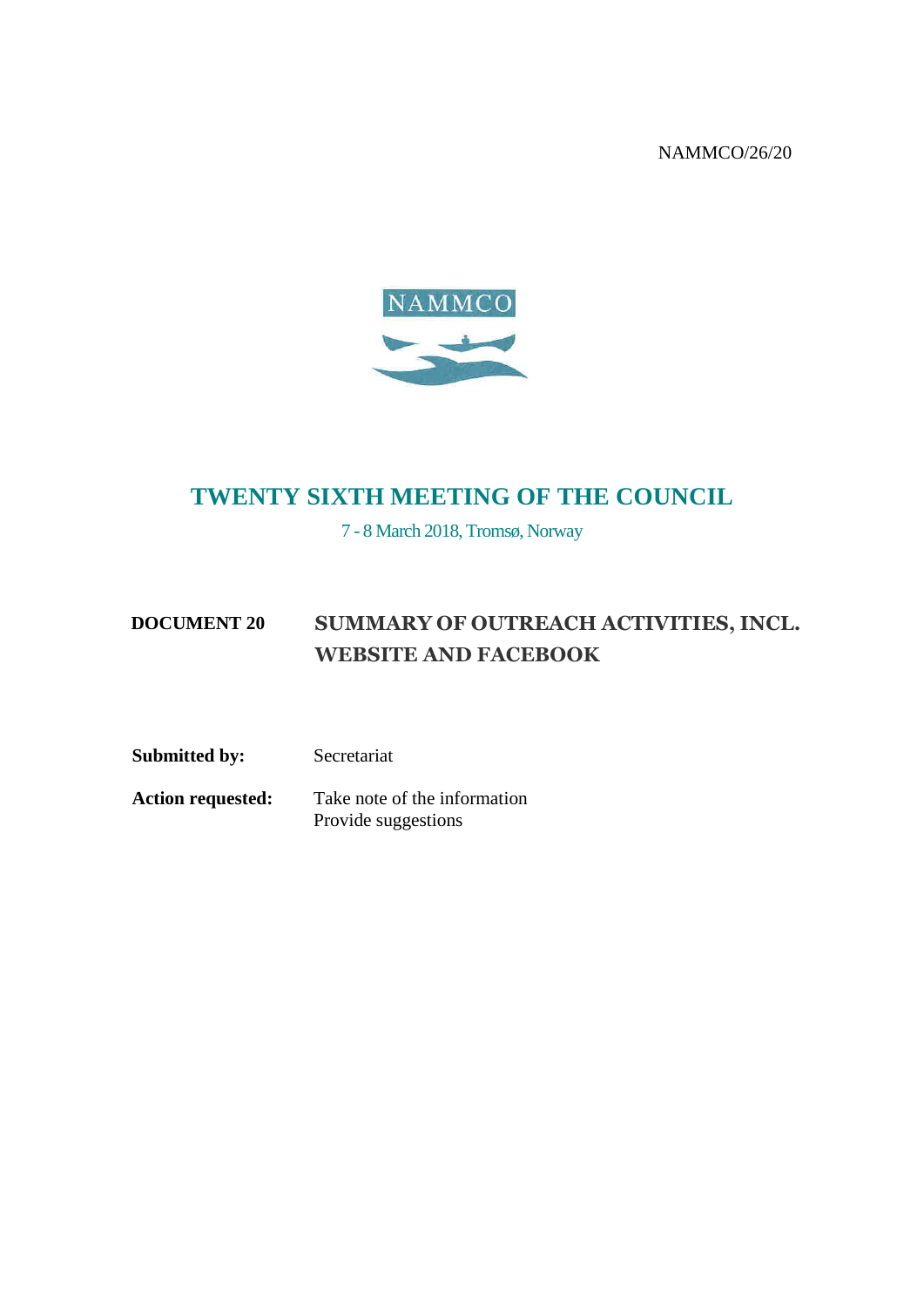#### **SUMMARY OF NAMMCO OUTREACH ACTIVITIES,**

#### **INCL. WEBSITE AND FACEBOOK**

#### **1. LISTS OF OUTREACH ACTIVITIES IN NON-SCIENTIFIC FORA**

| 9 May                | Danish Parliament: Conference on sustainable utilisation<br><b>Presentation by NAMMCO:</b><br>"NAMMCO 25 years - role, experience and responsibility" | Copenhagen,<br>DK       |
|----------------------|-------------------------------------------------------------------------------------------------------------------------------------------------------|-------------------------|
| $10-13$<br>September | <b>World Seafood Congress 2017</b><br><b>Presentation by NAMMCO:</b>                                                                                  | Reykjavik,<br><b>IS</b> |
|                      | "Sealing and Whaling and Blue Growth": Coherence or<br>paradox?"                                                                                      |                         |
| $13 - 15$            | <b>Arctic Circle Assembly</b>                                                                                                                         | Reykjavik,              |
| October              | <b>BOS organised by NAMMCO / NTI /WWF Arctic Programme</b>                                                                                            | <b>IS</b>               |
|                      | "Arctic Sealing: Threat or Blue Prospect"                                                                                                             |                         |
|                      | <b>Presentation by NAMMCO:</b>                                                                                                                        |                         |
|                      | "Is Arctic sealing responsible in an ecosystem perspective?",                                                                                         |                         |
|                      | associated with a screening of the documentary Angry Inuk from (A.<br>Arnaquq-Baril, Nunavut).                                                        |                         |
| 08                   | <b>Nordic Council of Ministers: Nordistmødet (Nordic meeting)</b>                                                                                     | Oslo, NO                |
| November             | "Contributing to a Sustainable North - NAMMCO".                                                                                                       |                         |
| 29                   | <b>EU Parliament</b>                                                                                                                                  | Brussels, BE            |
| November             | The initiative of a QR Code for Seal Skin                                                                                                             |                         |
|                      | <b>Presentation by NAMMCO:</b>                                                                                                                        |                         |
|                      | "Arctic Sealing: a Blue Activity"                                                                                                                     |                         |
| 30                   | <b>EU Danish Representation</b>                                                                                                                       | Brussels, BE            |
| November             | Seminar about launching the QR Code initiative for Seal                                                                                               |                         |
|                      | <b>Products</b>                                                                                                                                       |                         |
|                      | <b>Presentation by NAMMCO:</b>                                                                                                                        |                         |
|                      | "Arctic Sealing: a Blue Activity"                                                                                                                     |                         |
| 30                   | <b>Environmental think-tank, Think.dk</b>                                                                                                             | Copenhagen,             |
| November             | <b>Presentation by NAMMCO:</b>                                                                                                                        | DK                      |
|                      | Is Arctic sealing an ecologically responsible activity", in associated                                                                                |                         |
|                      | with a screening of the documentary Angry Inuk from (A. Arnaquq-                                                                                      |                         |
|                      | Baril, Nunavut).                                                                                                                                      |                         |
| $7 - 8$              | <b>Norwegian Small Whalers Union</b>                                                                                                                  | Svolvær, NO             |
| December             | <b>Presentation by NAMMCO:</b>                                                                                                                        |                         |
|                      | 25 år med NAMMCO - hva er oppnådd?                                                                                                                    |                         |
| $15 - 17$            | <b>Venice Human Rights Cultural Festival</b>                                                                                                          | Venice, IT              |
| December             | <b>Presentation by NAMMCO:</b>                                                                                                                        |                         |
|                      | "Arctic Sealing – an Ecosystem Perspective", in association with a                                                                                    |                         |
|                      | screening of the documentary Angry Inuk from (A. Arnaquq-Baril,                                                                                       |                         |
|                      | Nunavut).                                                                                                                                             |                         |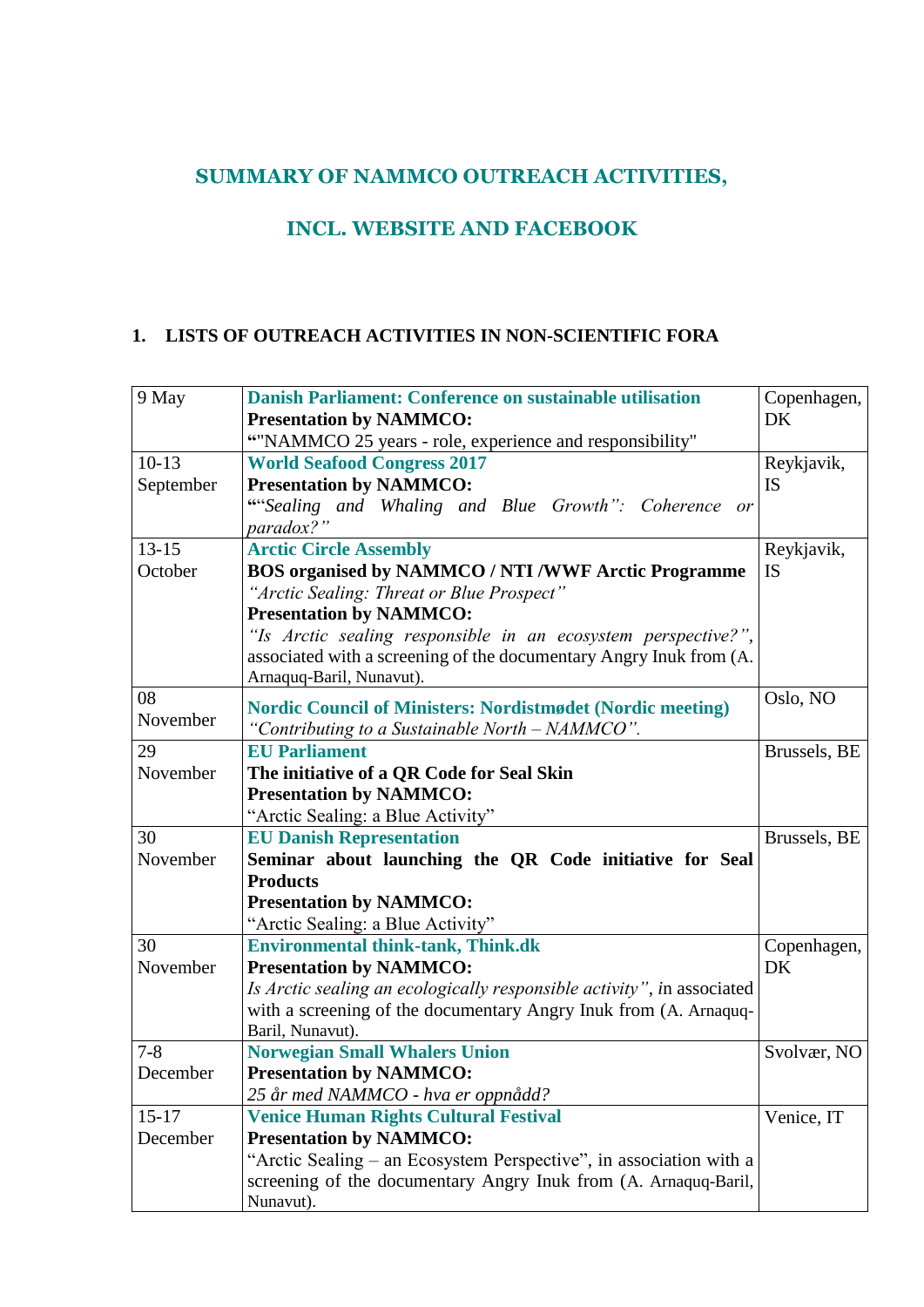#### **2. SUMMARY OF ACTIVITIES ON SOCIAL MEDIA**

As an unfortunate mistake, Google analytics was not turned on, when the new website was launched on April 6, 2017. It is therefore difficult to evaluate which activities and curiosity the new website generated.

Since the activities on the website started being registered, on September 1, 2018, NAMMCO has taken quite a leap forward. There are over 1 300 first time user between September 1 and December 31, and 3 270 until March 01, 2018.

Facebook is very much a feeder for the website - and responsible for a quarter of the web audience. One intriguing difference between Facebook and the website is that Facebook followers are mostly men (53%), whereas web users tend to be women (64%).

Today, computer access is still more likely than mobile access, but the figure is definitely sliding downwards. In most commercial websites, the audience would overwhelmingly come from mobiles, so this is an important trend to take into account, when updated the website.

Web users by countries (from September 1st to March  $1<sup>st</sup>$ ) likely reflects, at least partly, the relative sizes of the population, with USA ranking top one, while Greenland, a very small country, ranks no 13. Russia is no. 23, likely reflecting in part a language difficulty.

As expected the Facebook posts boosted by NAMMCO performed best, and NAMMCO should consider boosting posts at a much larger scale, as soon as a post seems to generate some interest.

The largest interest is centred on vacancies and internships but the post from December pointing to the General Secretary's [presentation](https://www.euractiv.com/section/economy-jobs/opinion/which-is-more-blue-arctic-sealing-or-the-eu-seal-ban/) "Which is more blue - Arctic sealing or the EU ban" - gives an idea of the opportunities offered by Facebook for disseminating to a larger public its unique information, knowledge and position regarding marine mammals.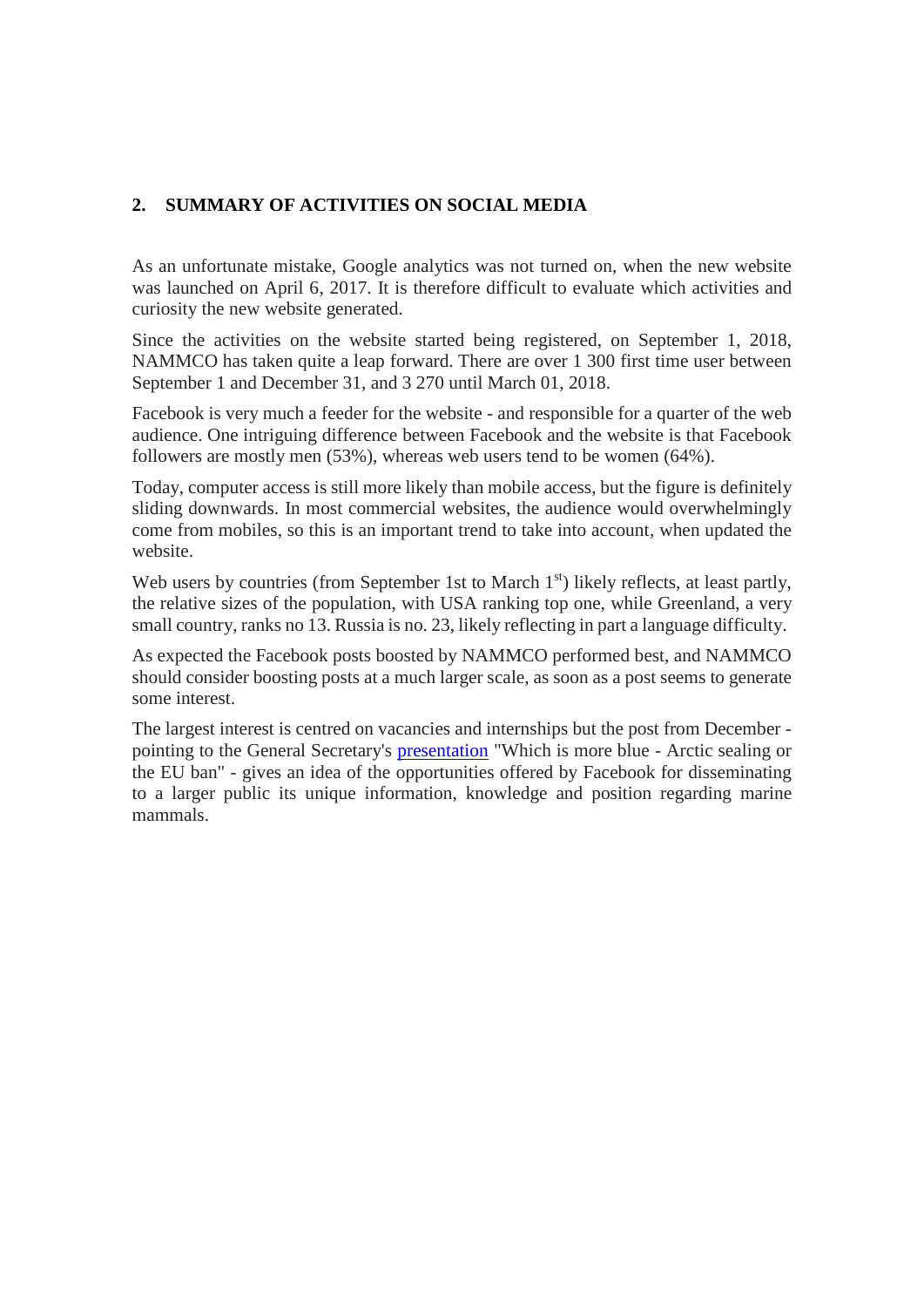# **NAMMCO.NO WEB SITE**



## **Unique users:**

| $2017:$ (Sept 1-Dec 31) | 1363 |
|-------------------------|------|
| $2018:$ (Jan 1-Mar 1)   | 1960 |

**Men:** 36 % **Women:** 64 %

## **How did they find NAMMCO?**

| <b>Direct</b>  | 32.7 % |
|----------------|--------|
| Organic search | 25.9%  |
| Social Media   | 24.0%  |
| Referral       | 17.3%  |
|                |        |

## **Some of the most popular web pages:**

| Front page                          | 406 |
|-------------------------------------|-----|
| topics/nammco-26                    | 259 |
| topics/log-in-archive               | 114 |
| about-us                            | 92  |
| calendar                            | 73  |
| topics/vacancy-scientific-secretary | 66  |
| library                             | 61  |

#### **Age distribution:** 10 i

Alle nettsteddata GÅ TIL RAPPORTEN TIL RAPPORTEN TIL RAPPORTEN TIL RAPPORTEN TIL RAPPORTEN TIL RAPPORTEN TIL R



# **1. Sep. 2017 - 3. Muslim Which devices?**

| Computer 65% (-10.4) |               |                |
|----------------------|---------------|----------------|
| Mobile               | $30\%$ (+9.6) |                |
| Tablet               |               | $5\%$ $(+0.9)$ |

## **Web users by countries**

| <b>USA</b> | 20.5 |
|------------|------|
| UK         | 14.8 |
| Canada     | 12.2 |
| Norway     | 12.1 |
| Denmark    | 5.1  |
| Iceland    | 4.4  |
| The Faroes | 3.4  |
| Germany    | 2.6  |
| Japan      | 2.6  |
| France     | 2.2  |
| Greenland  | 1.2  |
| Russia     | 0.7  |